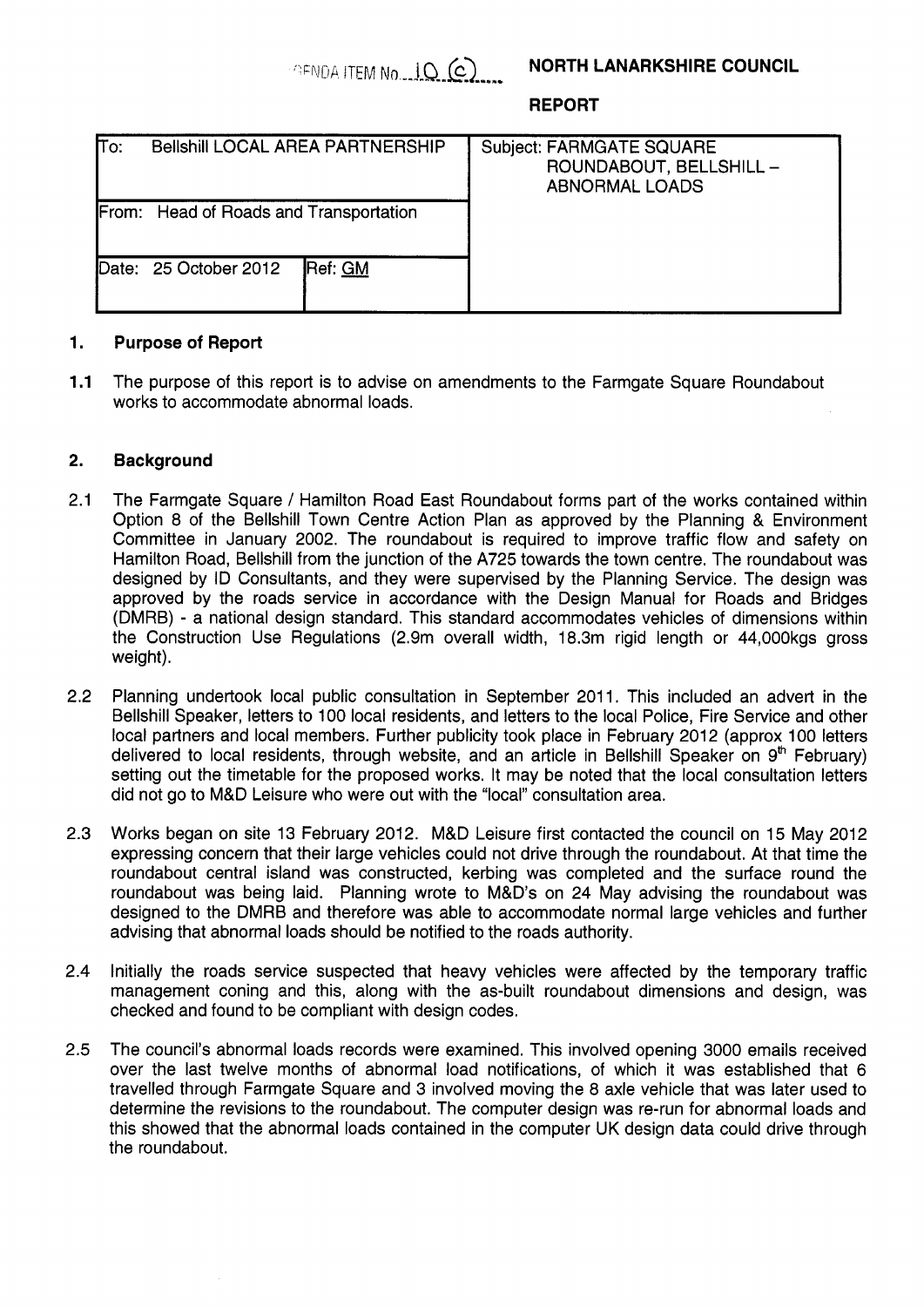- 2.6 A site meeting with M&D's was organised on 12 June 2012 and this established that the largest abnormal load ( 8 axle load) took up significantly more road space than the standard UK vehicle and the council were advised that this vehicle was one of two of its kind in Europe. The service was also advised that there were other abnormal loads that although not as large, could also not pass the roundabout. It was agreed to undertake a trial drive through to see if the 8 axle vehicle could pass by removing street furniture and mounting the footways  $-$  this is an accepted practice in moving abnormal loads. The vehicle was due back at the yard on the 13 June and the trial which took place later that evening showed that the only way to accommodate the vehicle was by lowering the central island that had been constructed back in early May. Further examination by roads staff established that this 8 axle vehicle is not included in the UK abnormal load computer design data tables. There were 3 abnormal load notifications received for 12 June but these did not include the 8 axle vehicle which was last notified as moving on 29 September 2011.
- 2.7 The Community Council representative was informed of the required amendments and had no objections. A report was submitted to the Bellshill Local Area Partnership on 16 August advising that the works to amend the roundabout were anticipated to be carried out at the earliest time possible during the current financial year. The works to lower the central island commenced on 20 August after the completion of the roundabout contract utilising the "Carriageway Reconstruction South Area Contract 2012/13".

# **3 Considerations**

- 3.1 Alternative routes were considered as on option however these required a diversion round Bellshill Town centre passing Mossend and Holy Family primary schools or driving through Motherwell town centre. Although these alternatives were being used during construction of the roundabout, the roads service decided it was better, in the long term, to accommodate vehicles through the roundabout in the interests of maintaining road safety.
- 3.2 The option of stopping the roundabout contract and later amending it was considered but not progressed, due to this option not representing best value. In order to carry out the works required to accommodate the abnormal load at as low a cost as possible, it was decided to complete the roundabout contract and undertake remedial works using a separate contract. At the time of M&D's first approach, the roundabout centre island was already constructed and as it was only this central island that had to be lowered to accommodate the abnormal loads, there was no reason to delay or suspend completion of the roundabout. Adding additional works to the roundabout contract would have caused further delay (the contract was already running late). This would have resulted in delay and disruption costs, in addition to the works costs, and this would not represent good value.
- 3.3 Abnormal loads can be routed on any road and these loads are checked by the roads service structures team with a view to primarily checking bridge weight limits and clearances. In future procedures will be put in place to require the designer of roundabouts to consult with the structures team to ascertain regular abnormal routes. It is also proposed that the location and routes to local businesses that regularly move abnormal loads should be plotted onto a map based record in preference to having to examine the 3000 notifications received each year. Local businesses will then be asked to ensure robust notification of all movements. If the information on the abnormal load notification sheet is not adequate to undertake a design, the designer will also require to contact the operator of the vehicle to determine the size and turning circles. A letter will be issued to M& D's to clarify that all movements are notified and to obtain and check vehicle dimensions to allow the roads service to better manage the assessment of movement notifications. In the case of Farmgate Square, it should be noted that even if this had taken place before the construction it would still have not been possible to accurately design the roundabout as there are only two vehicles of this type in Europe and there is no computer design template for this vehicle. This process included checks on world wide templates. In order to pre-determine the path of this vehicle a site trial during construction would be required, as took place on 13 June. The service has contacted the design software company to ask for development of a design facility that will allow designers to input additional vehicle templates.